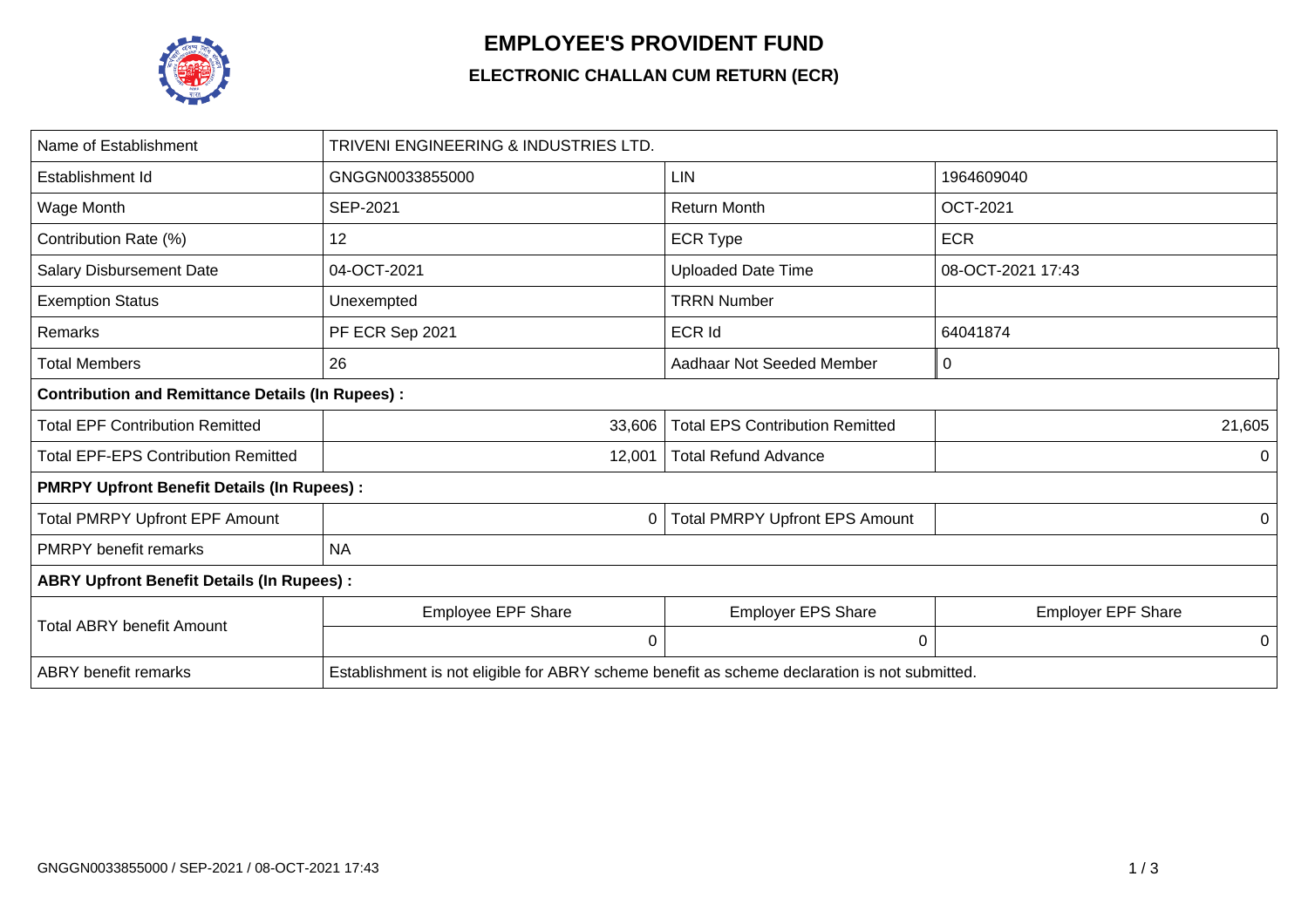## Member Details :-

|                | Name as per  |                                                  |                                               |        | Wages      |            |             | <b>Contribution Remitted</b> |            |           |                    |                | <b>PMRPY / ABRY Benefit</b>    |                       |                 | Posting                          |
|----------------|--------------|--------------------------------------------------|-----------------------------------------------|--------|------------|------------|-------------|------------------------------|------------|-----------|--------------------|----------------|--------------------------------|-----------------------|-----------------|----------------------------------|
| SI. No.        | <b>UAN</b>   | <b>ECR</b>                                       | <b>UAN</b><br><b>Repository</b>               | Gross  | <b>EPF</b> | <b>EPS</b> | <b>EDLI</b> | <b>EE</b>                    | <b>EPS</b> | <b>ER</b> | <b>NCP</b><br>Days | <b>Refunds</b> | <b>Pension</b><br><b>Share</b> | ER PF<br><b>Share</b> | <b>EE Share</b> | <b>Location of</b><br>the member |
| $\overline{1}$ | 101487956698 | <b>ABU SUFIAN</b>                                | ABU SUFIAN                                    | 10,512 | 10,512     | 10,512     | 10,512      | 1,261                        | 876        | 385       | 10                 | $\mathsf{O}$   |                                |                       |                 | N.A.                             |
| $\overline{2}$ | 101719755943 | <b>AMIR SOHEL</b>                                | <b>AMIR SOHEL</b>                             | 8,940  | 8,940      | 8,940      | 8,940       | 1,073                        | 745        | 328       | 11                 | $\mathbf 0$    |                                |                       |                 | N.A.                             |
| 3              | 101213091940 | <b>ANIL KUMAR</b><br>CHANDRAVANS CHANDRAVA<br>HI | <b>ANIL KUMAR</b><br><b>NSHI</b>              | 16,425 | 16,425     | 15,000     | 15,000      | 1,971                        | 1,250      | 721       | $\mathbf{1}$       | $\mathsf{O}$   |                                |                       |                 | N.A.                             |
| $\overline{4}$ | 101719755958 | <b>ANAWAR SEKH</b>                               | <b>ANUWAR</b><br><b>SEKH</b>                  | 7,152  | 7,152      | 7,152      | 7,152       | 858                          | 596        | 262       | 14                 | $\mathsf{O}$   |                                |                       |                 | N.A.                             |
| 5              | 101719755927 | <b>ASIM AKRAM</b>                                | <b>ASIM AKRAM</b>                             | 5,960  | 5,960      | 5,960      | 5,960       | 715                          | 496        | 219       | 16                 | $\mathbf 0$    |                                |                       |                 | N.A.                             |
| 6              | 101397155374 | <b>BHAJAHARI DAS</b>                             | <b>BHAJAHARI</b><br><b>DAS</b>                | 8,344  | 8,344      | 8,344      | 8,344       | 1,001                        | 695        | 306       | 12                 | $\mathbf 0$    |                                |                       |                 | N.A.                             |
| $\overline{7}$ | 101495427313 | <b>DEEPAK</b>                                    | <b>DEEPAK</b>                                 | 14,900 | 14,900     | 14,900     | 14,900      | 1,788                        | 1,241      | 547       | $\overline{1}$     | $\mathbf 0$    |                                |                       |                 | N.A.                             |
| 8              | 101188247826 | <b>FATIK SEKH</b>                                | <b>FATIK SEKH</b>                             | 5,913  | 5,913      | 5,913      | 5,913       | 710                          | 493        | 217       | 17                 | $\mathbf 0$    |                                |                       |                 | N.A.                             |
| 9              | 101188247890 | <b>HAZRAT ALI</b>                                | <b>HAZRAT ALI</b>                             | 5,960  | 5,960      | 5,960      | 5,960       | 715                          | 496        | 219       | 16                 | $\mathbf 0$    |                                |                       |                 | N.A.                             |
| 10             | 101213050147 | KHIMANAND<br><b>MATHAPAL</b>                     | KHIMANAND<br><b>MATHAPAL</b>                  | 14,900 | 14,900     | 14,900     | 14,900      | 1,788                        | 1,241      | 547       | $\overline{1}$     | $\mathbf 0$    |                                |                       |                 | N.A.                             |
| 11             | 101207336347 | KRISHANPAL                                       | <b>KRISHNA PAL</b>                            | 14,900 | 14,900     | 14,900     | 14,900      | 1,788                        | 1,241      | 547       | $\mathbf{1}$       | $\mathsf{O}$   |                                |                       |                 | N.A.                             |
| 12             | 101656227598 | <b>MAINUAL SEKH</b>                              | <b>MAINUL SK</b>                              | 10,132 | 10,132     | 10,132     | 10,132      | 1,216                        | 844        | 372       | 9                  | $\mathbf 0$    |                                |                       |                 | N.A.                             |
| 13             | 101487956646 | <b>MANOJ</b><br><b>CHAURASIA</b>                 | <b>MANOJ</b><br><b>CHAURASIA</b>              | 14,900 | 14,900     | 14,900     | 14,900      | 1,788                        | 1,241      | 547       | $\mathbf{1}$       | $\mathsf{O}$   |                                |                       |                 | N.A.                             |
| 14             | 101350010514 | <b>MAYANK</b><br><b>VERMA</b>                    | <b>MAYANK</b><br><b>VERMA</b>                 | 16,425 | 16,425     | 15,000     | 15,000      | 1,971                        | 1,250      | 721       | $\mathbf{1}$       | $\mathbf 0$    |                                |                       |                 | N.A.                             |
| 15             | 101656227505 | SAMIUL SEKH                                      | <b>MD SAMIUL</b><br><b>SEKH</b>               | 7,152  | 7,152      | 7,152      | 7,152       | 858                          | 596        | 262       | 14                 | $\mathbf 0$    |                                |                       |                 | N.A.                             |
| 16             | 101656227522 | <b>MUNTU SEKH</b>                                | <b>MUNTU SEKH</b>                             | 10,728 | 10,728     | 10,728     | 10,728      | 1,287                        | 894        | 393       | 8                  | $\mathbf 0$    |                                |                       |                 | N.A.                             |
| 17             | 101315587217 | PANKAJ KUMAR                                     | <b>PANKAJ</b><br><b>KUMAR</b>                 | 16,425 | 16,425     | 15,000     | 15,000      | 1,971                        | 1,250      | 721       | $\mathbf{1}$       | $\mathbf 0$    |                                |                       |                 | N.A.                             |
| 18             | 101195656647 | RAJU SK                                          | RAJU SK                                       | 8,344  | 8,344      | 8,344      | 8,344       | 1,001                        | 695        | 306       | 12                 | $\mathbf 0$    |                                |                       |                 | N.A.                             |
| 19             | 101397155388 | <b>RAKESH</b><br><b>KUMAR BHOLA</b>              | <b>RAKESH</b><br><b>KUMAR</b><br><b>BHOLA</b> | 7,748  | 7,748      | 7,748      | 7,748       | 930                          | 645        | 285       | 13                 | $\mathsf{O}$   |                                |                       |                 | N.A.                             |
| 20             | 101397155238 | RANAJIT JANA                                     | <b>RANAJIT</b><br><b>JANA</b>                 | 6,556  | 6,556      | 6,556      | 6,556       | 787                          | 546        | 241       | 15                 | $\mathbf 0$    |                                |                       |                 | N.A.                             |
| 21             | 101719755936 | <b>ROFIK AHMED</b>                               | <b>ROFIK</b><br>AHMED                         | 9,536  | 9,536      | 9,536      | 9,536       | 1,144                        | 794        | 350       | 10                 | $\mathbf 0$    |                                |                       |                 | N.A.                             |